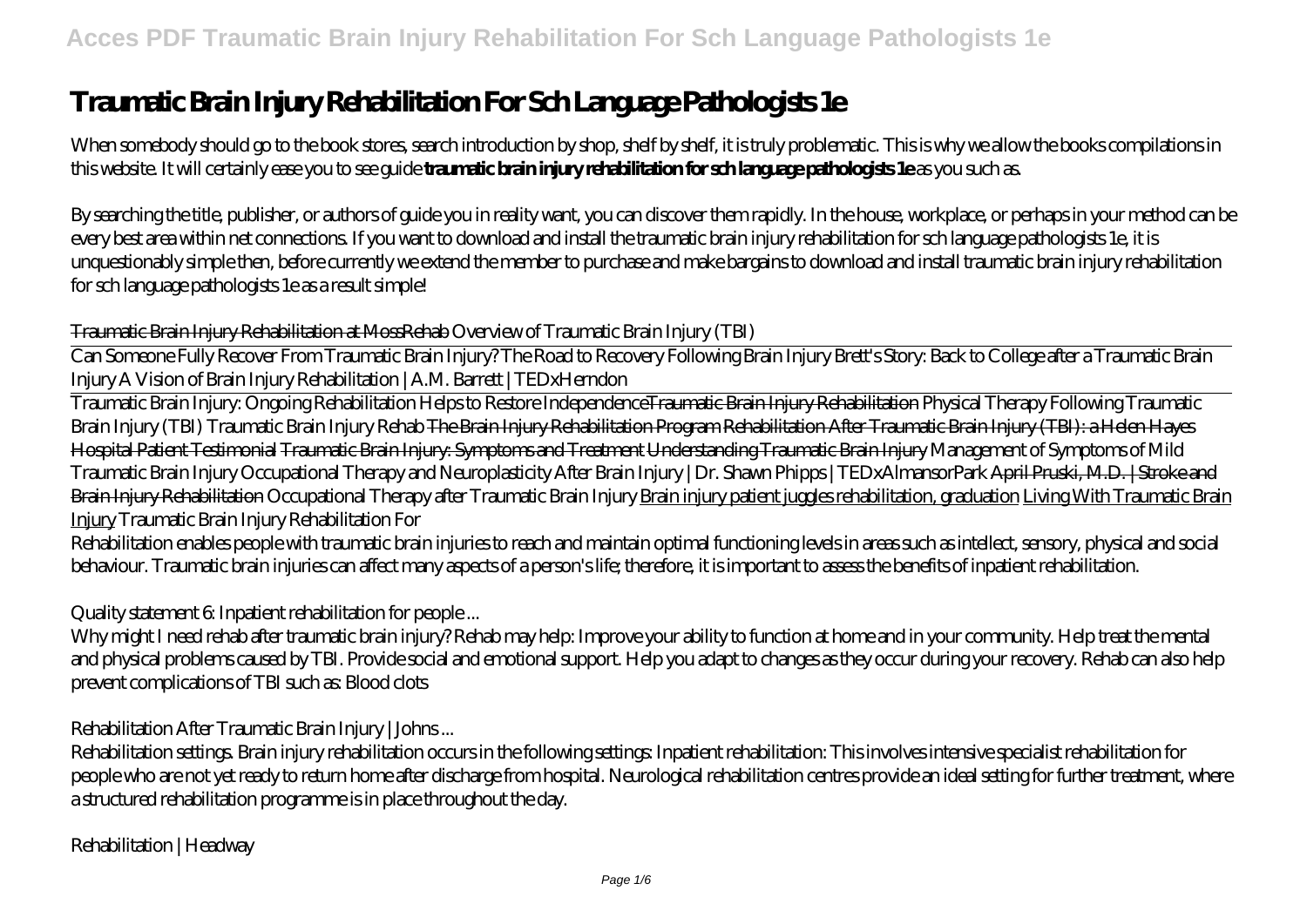Buy Traumatic Brain Injury: Rehabilitation for Everyday Adaptive Living, 2nd Edition 1 by Ponsford, Jennie, Sloan, Sue, Snow, Pamela (ISBN: 9781848720275) from Amazon's Book Store. Everyday low prices and free delivery on eligible orders.

# *Traumatic Brain Injury: Rehabilitation for Everyday ...*

Rehabilitation after traumatic brain injury improves outcomes. However, questions remain over the timing and dose of rehabilitation. There is compelling evidence from animal studies that commencing intensive rehabilitation in the earliest phase of injury when the brain appears to be uniquely sensitive to adaptation, the so-called 'plasticity window', leads to much better outcomes.

### *NIHR Evidence - Early, intense rehabilitation helps ...*

The goal of traumatic brain injury therapy and rehabilitation is to help the impaired individual to progress to the highest level of functioning possible for maximal independence. Brain injury rehabilitation involves two essential processes: restoration of functions that can be restored and learning new strategies when functions cannot be restored to pre-injury levels.

# *Traumatic Brain Injury Therapy, Cognitive Rehabilitation*

Traumatic brain injury (TBI) can result in headaches, confusion, dizziness, convulsions, poor concentration, and vision problems.

# *Traumatic Brain Injury Rehab | Dr. Brandon Walley*

The rehabilitation process is a continuum from inpatient to community-based activities and adults with sustained impairment from a traumatic brain injury should have ongoing access to support from clinicians and other health and social care workers trained and experienced in care and support of people traumatic brain injury. According to "Rehabilitation following Brain Injury" BSRM guideline every patient with acquired brain injury should have access to specialist neurological ...

# *Physiotherapy Management of Traumatic Brain Injury ...*

Traumatic brain injury causes many cognitive, emotional, and physical side effects that can be difficult to live with. Medications can often help take the edge off these symptoms and allow patients to function again. However, while they can help promote recovery, they are no substitute for the hard work of consistent therapy.

# *What Medications Are Used For Traumatic Brain Injury ...*

Community rehabilitation – Multidisciplinary community rehabilitation after severe traumatic brain injury yields benefits in functioning (E2).15 Seizures – Prophylactic anti-epileptic agents are effective in reducing early seizures in traumatic brain injury, but there is no evidence that they reduce occurrence of late seizures, or have any effect on death and neurological disability (E2). 16

# *4: Rehabilitation after traumatic brain injury | The ...*

Types of therapies for TBI Most people with a moderate to severe brain injury will need some type of rehabilitation therapy to address physical, emotional, and<br>Page 2/6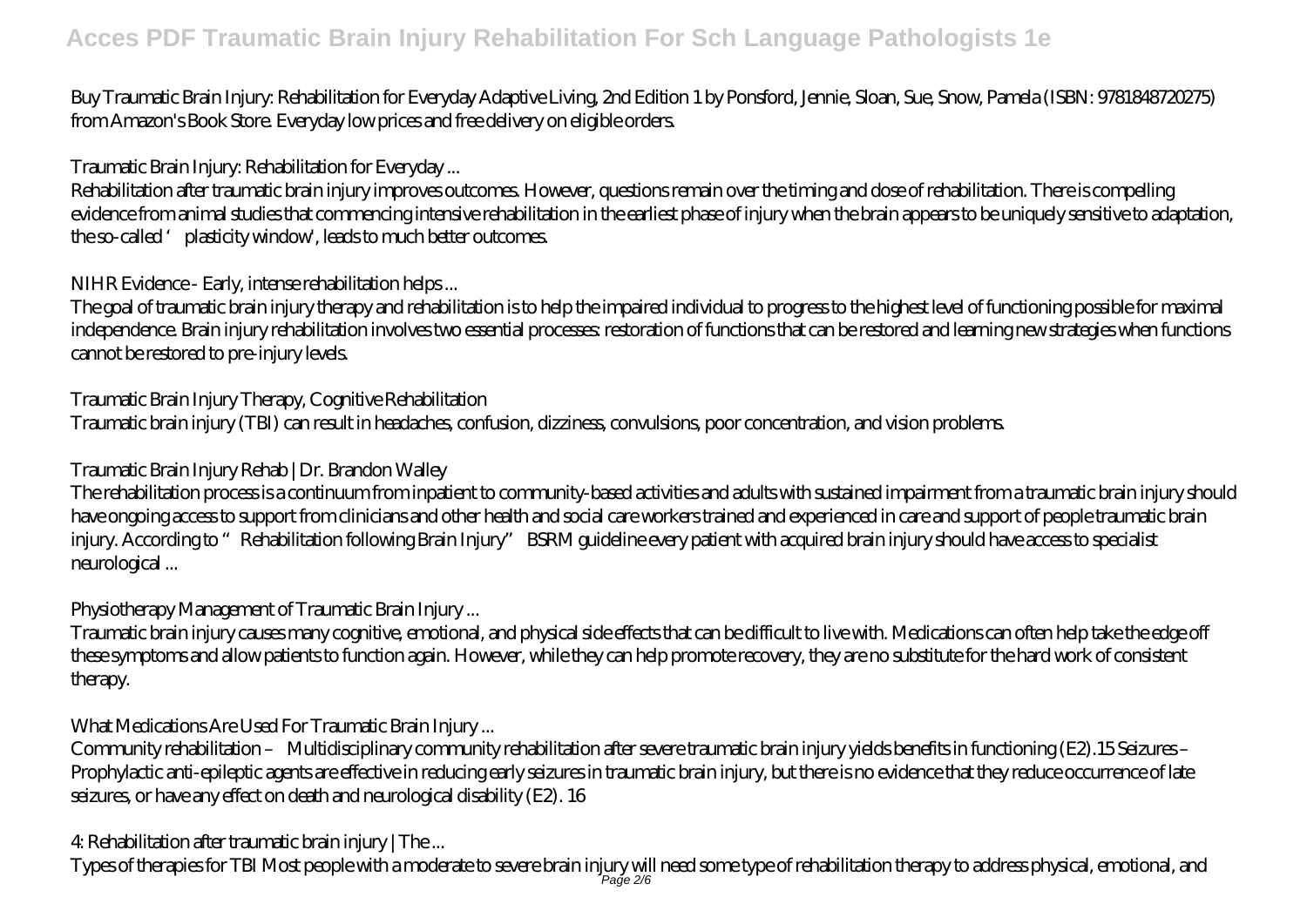#### cognitive issues from the TBI. Therapies will likely include relearning old skills or learning new ways to make up for lost skills.

#### *What are the treatments for TBI? | NICHD - Eunice Kennedy ...*

Rehabilitation aims to help the brain learn alternative ways of working in order to minimise the long-term impact of the brain injury, and help the survivor and their family to cope successfully with any remaining disabilities. Find out more in the Effects of brain injury section. Headway - the brain injury association 2.72K subscribers

#### *Traumatic brain injury | Headway*

Objective: To create a profile of individuals with traumatic brain injury (TBI) who received inpatient rehabilitation and were discharged to an institutional setting using characteristics measured at rehabilitation discharge. Methods: The Traumatic Brain Injury Model Systems National Database is a prospective, multicenter, longitudinal database for people with moderate to severe TBI.

#### *Risk Factors for Institutionalization After Traumatic ...*

Rehabilitation for chronic neurological disorders, including traumatic brain injury. Gambling: identification, diagnosis and... Predictors of long-term sequelae following head injury:- Research is needed to summarise and identify the optimal predictor variables for long-term sequelae following mild traumatic brain injury (TBI).

#### *traumatic brain injury | Search results | NICE*

To examine the evidence for effectiveness of rehabilitation methods at various phases in the course of recovery from traumatic brain injury (TBI) in adults. Searching MEDLINE (1966 to 1997 for randomised controlled trials, otherwise 1976 to 1997), CINAHL (1982 to 1997), HealthSTAR (1995 to 1997), and PsycINFO (1984 to 1997) were searched.

#### *Rehabilitation for traumatic brain injury*

PHILADELPHIA (KYW Newsradio) -- Researchers at Villanova University have received a five-year, \$3.3 million grant to look into rehabilitation for those suffering from traumatic brain injuries. Drs.

#### *New Villanova study explores traumatic brain injury rehab*

during the inpatient rehabilitation of individuals with traumatic brain injury. (INESSS-ONF, 2015) C 1.4 When treating individuals with traumatic brain injury who have prolonged recovery, an interval rehabilitation program (e.g., inpatient rehabilitation at different points in time) should be considered.

Covering the full spectrum of rehabilitation after traumatic brain injury, this practical reference by Drs. Blessen C. Eapen and David X. Cifu presents best practices and considerations for numerous patient populations and their unique needs. In an easy-to-read, concise format, it covers the key information you need to guide<br>Page 3/6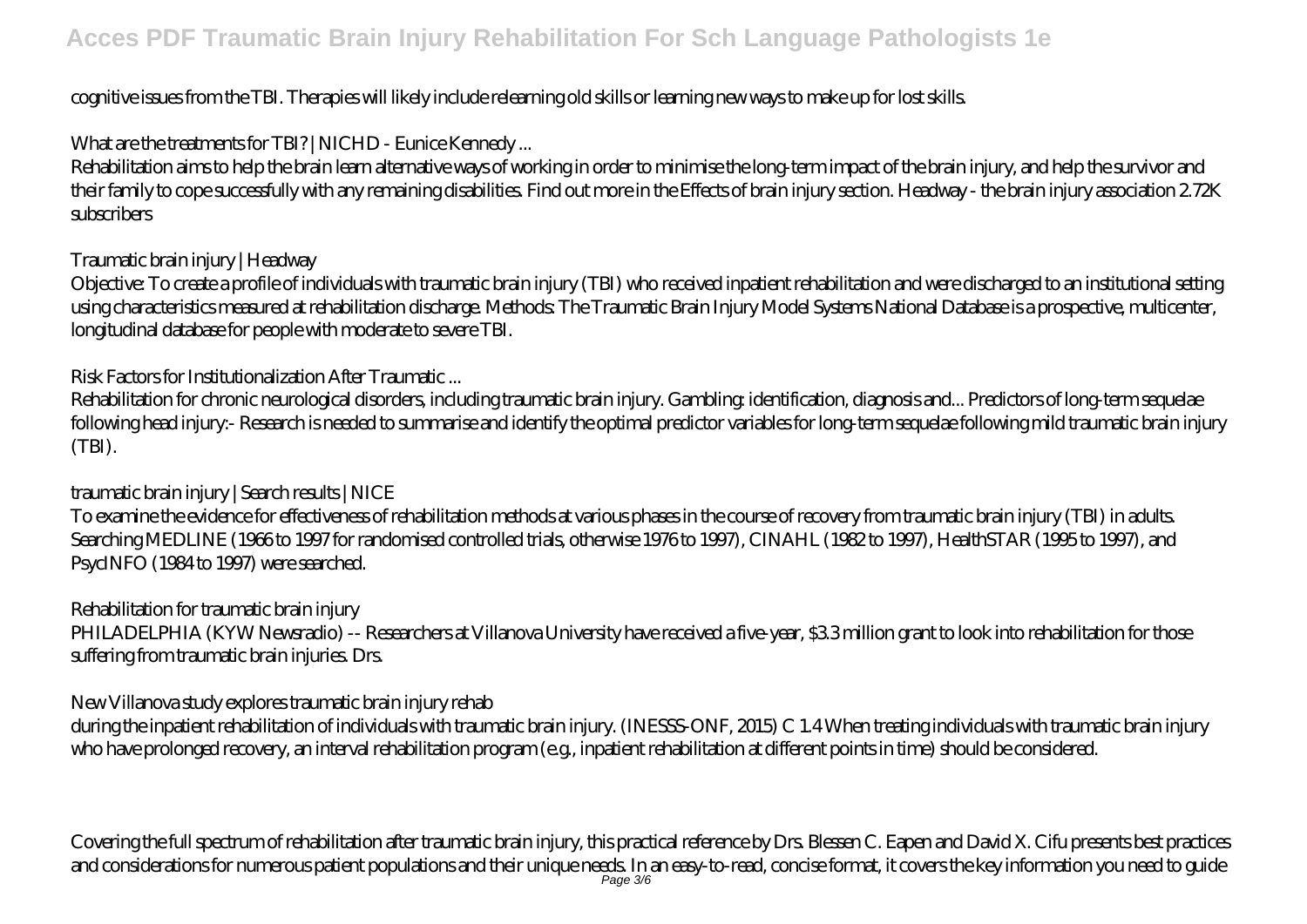# **Acces PDF Traumatic Brain Injury Rehabilitation For Sch Language Pathologists 1e**

your treatment plans and help patients relearn critical life skills and regain their independence. Covers neuroimaging, neurosurgical and critical care management, management of associated complications after TBI, pharmacotherapy, pain management, sports concussion, assistive technologies, and preparing patients for community reintegration. Discusses special populations, including pediatric, geriatric, and military and veteran patients. Consolidates today's available information and guidance in this challenging and diverse area into one convenient resource.

Covering the full spectrum of rehabilitation after traumatic brain injury, this practical reference by Drs. Blessen C. Eapen and David X. Cifu presents best practices and considerations for numerous patient populations and their unique needs. In an easy-to-read, concise format, it covers the key information you need to guide your treatment plans and help patients relearn critical life skills and regain their independence. Covers neuroimaging, neurosurgical and critical care management, management of associated complications after TBI, pharmacotherapy, pain management, sports concussion, assistive technologies, and preparing patients for community reintegration. Discusses special populations, including pediatric, geriatric, and military and veteran patients. Consolidates today's available information and guidance in this challenging and diverse area into one convenient resource.

Since the bestselling second edition was published almost a decade ago, the field of brain injury treatment has undergone tremendous change, largely impacting access to treatment. But, while the healthcare marketplace has evolved, the needs of brain injury victims remain the same. With updated and expanded clinical coverage, Traumatic Brain Injury: Rehabilitation, Treatment, and Case Management, Third Edition delineates a broad spectrum of advanced theoretical clinical constructs and detailed diagnostic and treatment interventions for traumatic brain injury. Details Specific Diagnostic and Treatment Approaches for Nearly All Aspects of Dysfunction Observed Following Brain Injury With contributions from more than 50 authorities in both academia and industry, this highly respected text stands apart as a clinical guide to rehabilitative treatment of persons with traumatic brain injury following the acute phase of treatment. It provides a concise source of information about the scientific and therapeutic realms involved in the rehabilitation of a person with traumatic brain injury, specifically as they relate to persistent deficits. The book also details long-term consequences of brain injury and effective approaches to vocational rehabilitation and case management. Widening coverage from the previous edition, this book includes details on: Metabolic and bioenergetic factors in brain injury Neuroendocrine dysfunction following brain injury Blast injury Ethical issues in treatment of brain injury Neuropharmacological and neuropsychological interventions following brain injury Interventions for the minimally conscious patient Dietary and exercise considerations after brain injury Traumatic Brain Injury: Rehabilitation, Treatment, and Case Management, Third Edition is a complete source of pharmacological, anatomical, and physiological information for basic therapeutic rationales that are often not well understood in the field. It is an ideal reference for both new and experienced clinicians.

In 1986 the Trustees of the Nuffield Provincial Hospitals Trust decided to develop a major core programme of studies concerned with the organization, development and improvement of services for physically disabled and frail elderly people. This programme developed rapidly due to the enthusiastic response of those in the field; and by 1992 the total value of the programme was in excess of £ 2 million and currently totals over £ 3 2 million. It comprised a cohesive matrix of grants commissioned throughout the United Kingdom for work in identified areas which, taken in conjunction with existing grants, formed a comprehensive programme of much-needed studies and research in this field. The whole was to be underpinned by a major study planned and financed by the Trust but conducted by the Royal College of Physicians to survey the existing services being provided by some 180 health authorities. This study, together with concern for the handicapped schoolleaver, information about the availability of disability services and the care of mild/moderate head-injured persons, formed the prime initial thrust of the programme. In the case of head injury, the Trust was particularly concerned that there was discontinuity of care for many patients and little<br>Page 4/6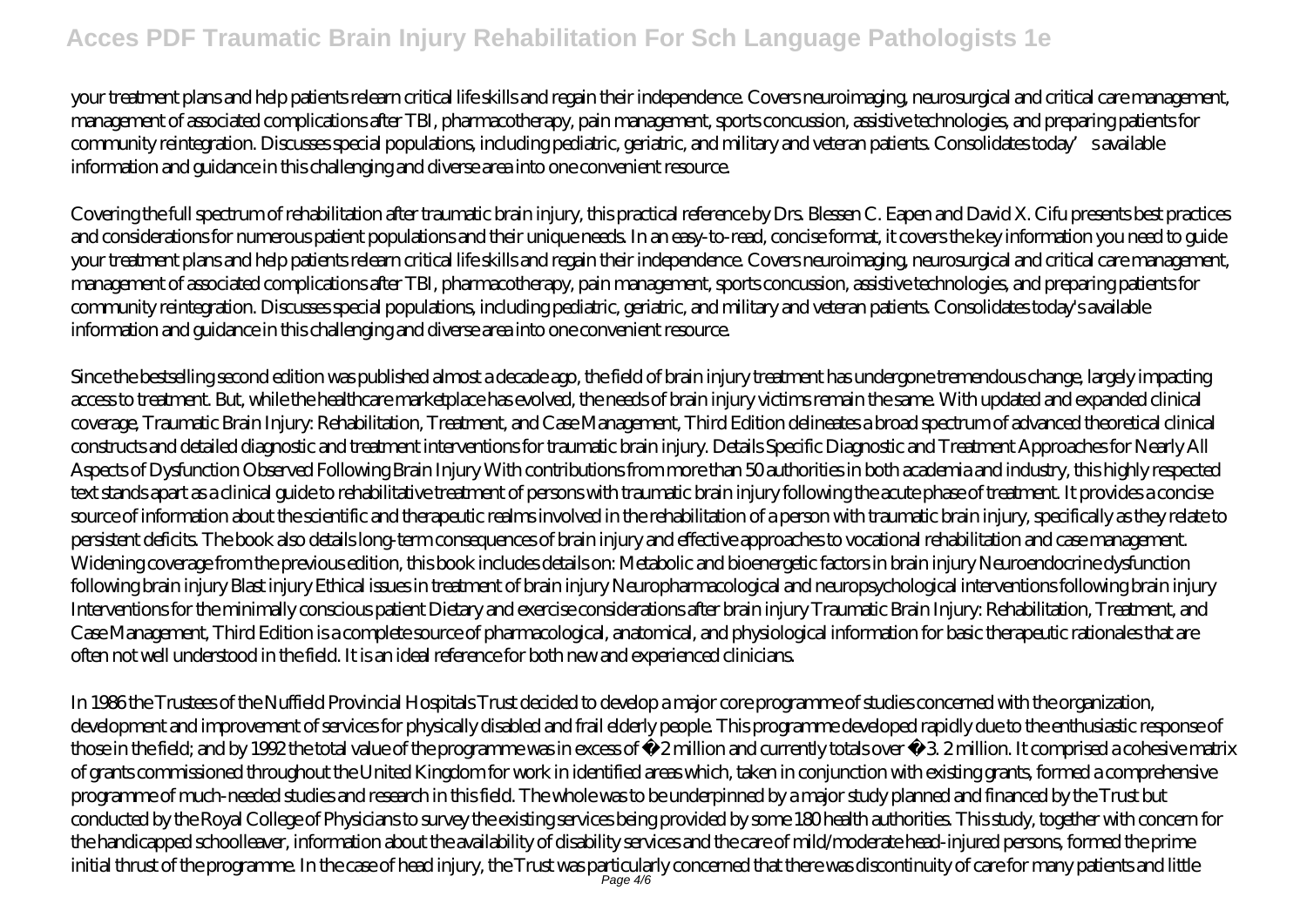# **Acces PDF Traumatic Brain Injury Rehabilitation For Sch Language Pathologists 1e**

evidence as to which treatments were effective. Once patients had stabilized in hospital they were discharged into the community under the care of their general practitioner often without a continuing responsibility from the hospital.

Research into the rehabilitation of individuals following Traumatic Brain Injury (TBI) in the past 15 years has resulted in greater understanding of the condition. The second edition of this book provides an updated guide for health professionals working with individuals recovering from TBI. Its uniquely clinical focus provides both comprehensive background information, and practical strategies for dealing with common problems with thinking, memory, communication, behaviour and emotional adjustment in both adults and children. The book addresses a wide range of challenges, from those which begin with impairment of consciousness, to those occurring for many years after injury, and presents strategies for maximising participation in all aspects of community life. The book will be of use to practising clinicians, students in health disciplines relevant to neurorehabilitation, and also to the families of individuals with traumatic brain injury.

In the last decade neuroscience has matured at a remarkable pace, shedding a far more exacting light on mechanisms of neurophysiology, pathophysiology of injury, neuroendocrinology, neuro-immunology, neuroplasticity, neuropharmacology and neurodegenerative processes. Individuals with acquired brain injury are treated earlier and now achieve far better recovery than in the past. The fourth edition of this text constitutes a continuation of 20 years of coverage of traumatic brain injury, and broadens the discussion of acquired brain injury. Within TBI, the paradigm shift from an injury occurring at a point in time to a disease entity of a chronic nature is changing the discussion of diagnosis, management, treatment and outcome assessment. Disease specification that differentiates TBIs by the mechanism of injury, the exact nature of the injury, the extent of injury, presence of co-morbidities and their exact nature, gender, age, race, and genome are emerging as crucial. There was a time when cancer was an undifferentiated disease. Disease differentiation has consequently impacted diagnosis, treatment and outcome. This text is intended to serve as a ready reference tool, contributing to the professional growth of each reader, and stimulating innovation and research. It also promotes the continued refinement in the management of diseases of acquired brain injury.

The Lefaivre Rainbow Effect is a groundbreaking treatment for those suffering from a traumatic brain injury (TBI). This strategy is different from most others because it is individually designed for each client and focuses on the cognitive retraining of the brain based on pre-injury lifestyle as well as the organic damage to the brain, rather than the disability alone. Starting in the community, after the acute and in-patient rehabilitation phases of recovery have been completed, the Lefaivre Rainbow Effect maximizes the recovery process by positioning the TBI survivor to be a motivated participant in the arduous journey of recovery. Key features: Provides tools and templates for managing the individualized treatment and integration process, including additional material available for download Addresses physical, emotional, and cognitive deficits with a strong influence on participation in life activities Includes the unique theory of the traumatically induced dysfunctional family, with the aim to preserve the family unit and reduce the overall loss for the survivor of brain injury Features a practical approach, including chapter summaries, case studies, diagrams, and templates Offers guidance on producing an Independent Medical Evaluation and preparing effectively for cross examination in recognition of the adversarial aspect of many TBI cases This essential text demonstrates how rehabilitation professionals, including occupational therapists, doctors, nurses, social workers, speech pathologists, and neuropsychologists, can use the Lefaivre Rainbow Effect in their practices to improve therapeutic outcomes for their clients.

Rehabilitation For Traumatic Brain Injury (TBI) is a state-of-the-science review of the effectiveness of rehabilitation interventions. Leading experts conduct evidence-based reviews of specific areas of brain injury rehabilitation summarizing what is known in each area, critiquing the methodoligical problems of studies in<br>Page 5/6